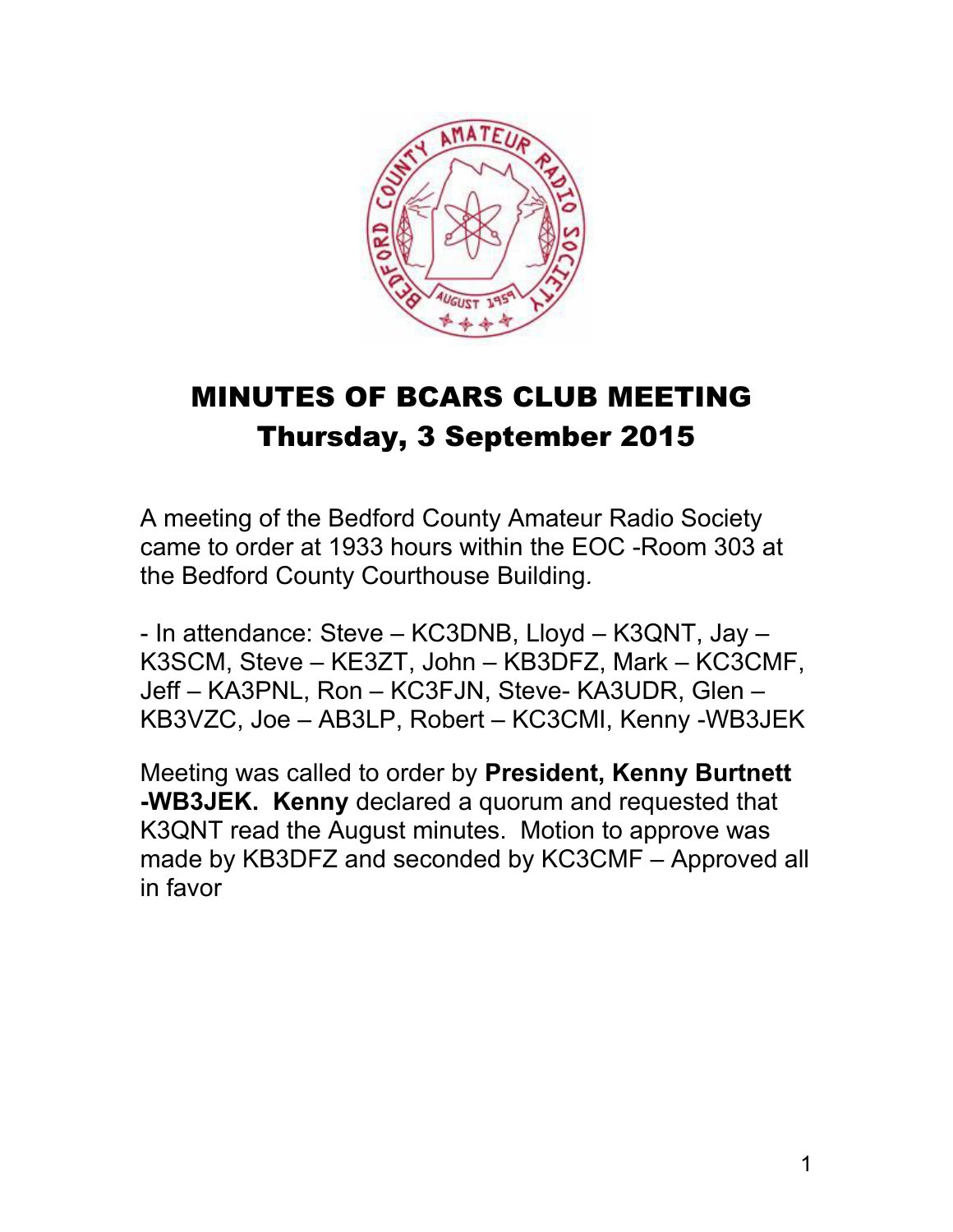# **Treasurer's Report** presented by KC3DNB.

KC3DNB discussed various checks received, checks issued for new membership dues and deposits made.

Ending balances:

| Total:                   | \$1,357.43 |
|--------------------------|------------|
| Petty Cash:              | $-0-$      |
| <b>Checking Account:</b> | 288.52     |
| <b>Savings Account:</b>  | 1,068.81   |

Motion to approve: K3QNT - Seconded: KA3PNL Approved all in favor.

The full Treasurer's Report is attached to these minutes

## OLD BUSINESS

# New 501 (c) (3) Status

KC3CMF is completing details with Ritchie, Ritchie and Koontz, CPAs. Full IRS approval for BCARS is anticipated prior to the October 2015 meeting.

KC3CMF questioned the speed of mail delivery for BCARS correspondence through the county mail system to the EMA office. It was recommended that the Secretary use his home address for the club mail. Secretary K3QNT said he would prepare change of address cards to effectuate the change.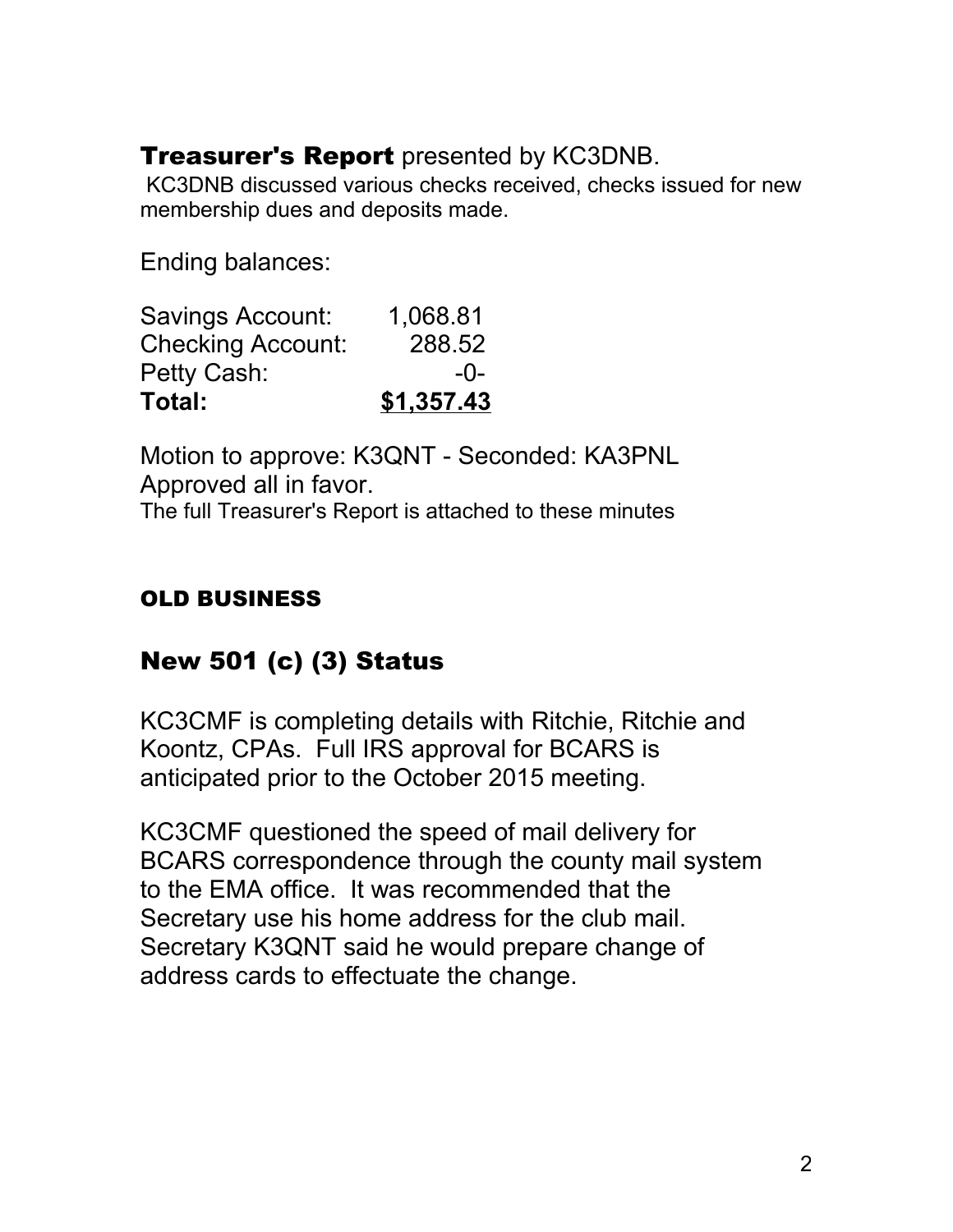### APRS & Repeater Improvement at Martin Hill

 KB3DFZ reports that he acquired the budgeted Bionics Tiny Trak -IV for use at Martin's Hill - Intermediate tests have been occurring at the K3NQT location at the courthouse with mixed results. Tests will continue.

 WB3JEK reported that a site visit will be conducted shortly on Martin Hill to determine what is needed to improve two meter coverage and APRS installation.

 K3QNT presented an idea that would encourage Bedford County EMA to invest in our improved ARES-RACES efforts. QNT offered to prepare a full presentation to the EMA and the Board of Commissioners to ask for funds necessary to cover the full expense of a professionally installed two meter Station Master Antenna and hardline at Martin Hill. Included in the proposal will be a specification for a similar antenna system for the APRS. Technical Committee; WB3JEK, KC3CMF and KB3DFZ will assemble the specifications and provide them to K3QNT.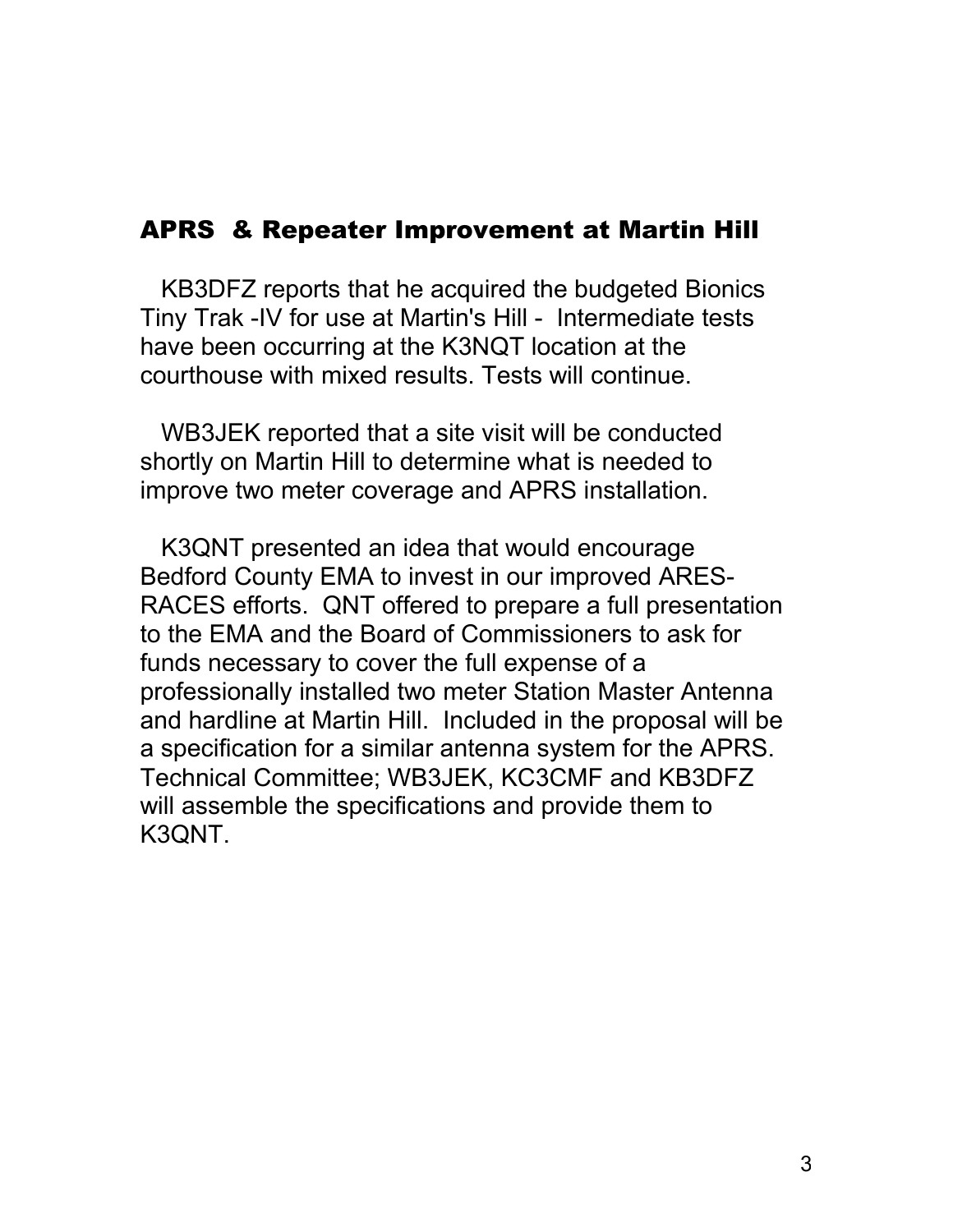#### New Business:

#### HAM in A Day Session

 KA3UDR announced that there are a number of "truckers" with CB radios, who wish to study for and take the FCC exam for the Technician Class license. The proposed date is Saturday – 19 September 2015 at the Bedford County Christian Church on Route 30. UDR requested that several VE examiners attend the session to assist with the training and testing.

#### FALL FOLIAGE PLANS

 KA3UDR reported that he and K3QNT attended a meeting of the Fall Foliage Committee this past week. While there, he secured permission to change our operating location from the Riverside to the lawn in front of the county parking lot on Penn Street. This new highly visible location will greatly enhance our exposure. The club tower trailer will be erected earlier in the week on the second deck of the garage. KB3DFZ successfully sold the remaining green "Emergency Communications" jackets.

 K3QNT, District Two DEC, added that the Fall Foliage radio activities would be combined Simulated Emergency Exercise (SET) on the first weekend of Fall Foliage. A ICS -201, ICS-205 and ICS-213 are being prepared. Blair and Cambria Counties will participate in the SET as well.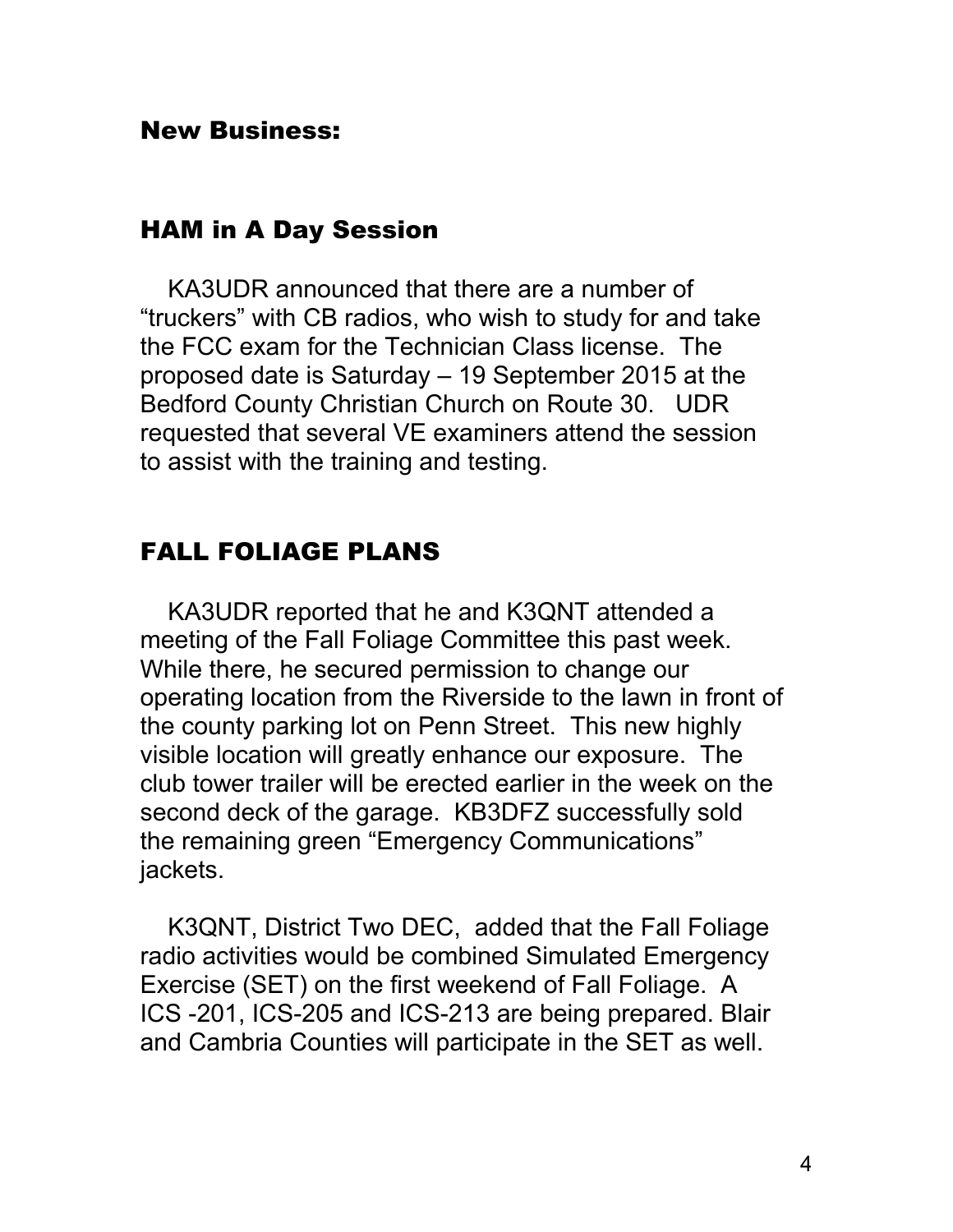The members agreed that due to the level of activity already planned for Fall Foliage, a Special Event station is not planned for this year. However, both K3QNT and KC3CMF will explore notable events and milestones that occur in Bedford County, which would make for a good special event. Examples include the anniversary of the Lincoln Highway, Historic Fort Bedford and the Transatlantic Telegraph Message between President James Buchanan and Queen Victoria of England.

 Progress is good with the **ICS Initiative** among BCARS members. The following amateurs have earned one or more their basic certifications: K3SCM

KA3UDR K3QNT KC3BTA KC3CMF KB3VZC KE3ZT WB3JEK KC3CMI

Our goal is to achieve at least 75% of the members to be qualified with ICS-100, 200, 700 & 800.